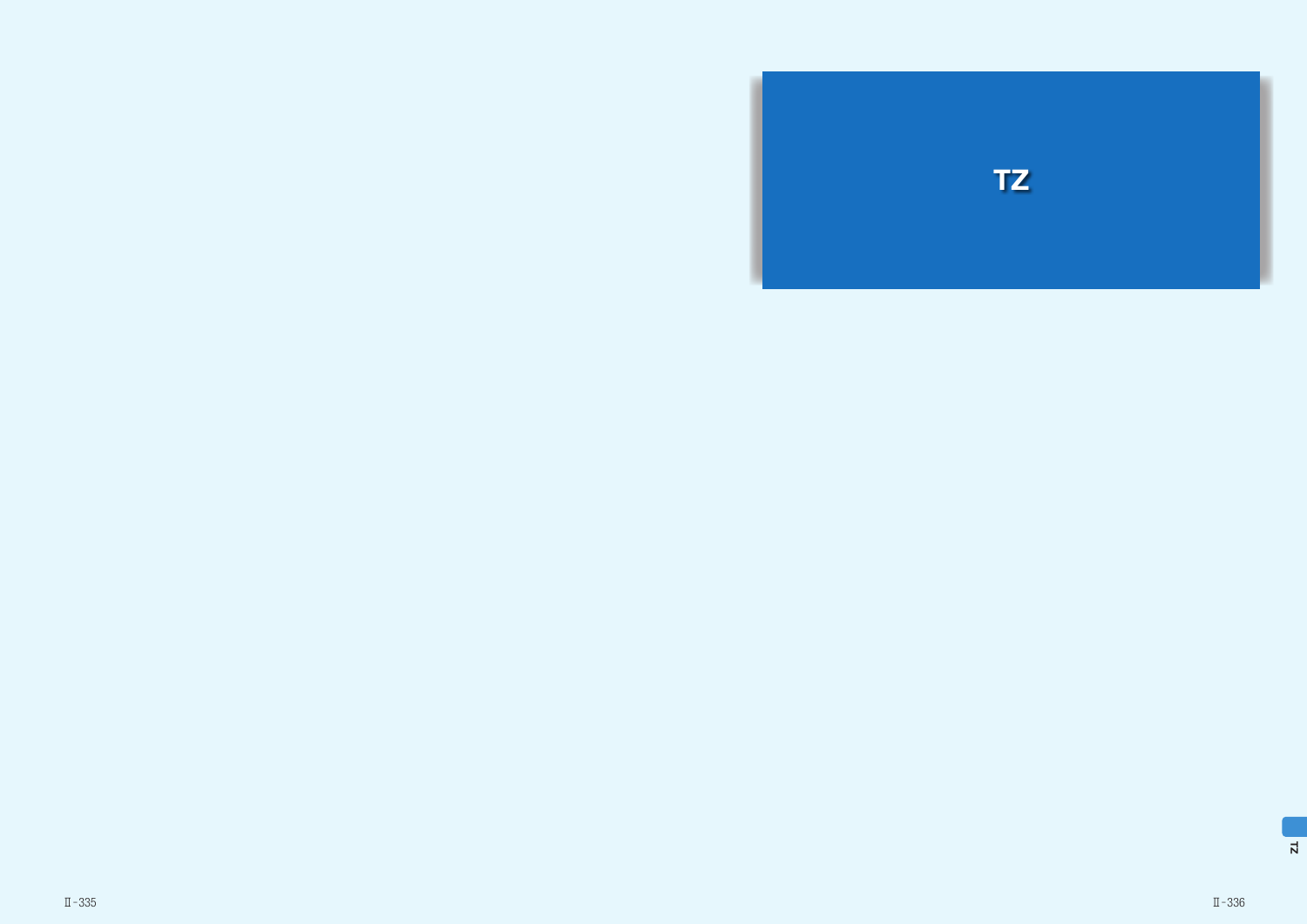$\frac{1}{2}$ This is an elevating table for performing compact yet high precision vertical positioning with unique wedge mechanism adopted.

Table<br>add<br>type<br>the : Table dimensions of □120 mm and □200 mm have been added to our lineup, including the high accuracy/high rigidity type with roller-type linear motion rolling guide incorporated and the standard type with superior cost performance. Two kinds of wedge reduction ratio are prepared, thus enabling vertical positioning of up to 24mm in stroke.



Spe<br>per<br>pos Specifying an optional linear encoder attached unit and performing the fully-closed loop control enables the positioning of even higher precision.

### ● Sensor provided as standard

# Points

### ● Compact precision elevating table

Lim<br>sta<br>fac Limit sensor and origin / pre-origin sensors are provided as standard. The sensor is compactly built in the main unit, thus facilitating the incorporation into a machine or device.

Pla<br>
The<br>
the Placing the unit on a slide table of precision positioning table makes the unit available as Z-axis positioning mechanism of the multi-axis table.

|                               | unit: mm |
|-------------------------------|----------|
| Positioning repeatability     | ±0.001   |
| Positioning accuracy          | 0.005    |
| Lost motion                   | 0.001    |
| Parallelism in table motion A |          |
| Parallelism in table motion B |          |
| Attitude accuracy             |          |
| <b>Straightness</b>           |          |
| <b>Backlash</b>               |          |
|                               |          |

| Driving method                   | <b>Precision ball screw</b>                               |
|----------------------------------|-----------------------------------------------------------|
| Linear motion rolling quide      | Linear Roller Way (roller type)<br>Linear Way (ball type) |
| <b>Built-in lubrication part</b> | Lubrication part "C-Lube" is built-in                     |
| Material of table and bed        | Aluminum extruded material (Alumite)                      |
| Sensor                           | Provided as standard                                      |

### **IKD** Precision Elevating Table TZ



# Major product specifications **Accuracy**

### ● Available as multi-axis configured Z-axis

### Example of combination with XYZ positioning table using the Precision Elevating Table TZ

### Variation





| Shape              | Model and size  | Table width<br>(mm) | Linear motion rolling<br>guide type | Wedge reduction ratio |
|--------------------|-----------------|---------------------|-------------------------------------|-----------------------|
|                    | TZ120X-2        | $\square$ 120       |                                     | 1:2                   |
| ி                  | TZ120X-4        |                     | Roller Type                         | 1:4                   |
| ⊛ା<br>$^{\circ}$   | TZ200H-2        | $\square$ 200       | <b>Ball type</b><br>Roller Type     | 1:2                   |
|                    | <b>TZ200H-4</b> |                     |                                     | 1:4                   |
| ⊚‼<br>$\mathbb{H}$ | TZ200X-2        |                     |                                     | 1:2                   |
|                    | TZ200X-4        |                     |                                     | 1:4                   |



### ● Two types and two sizes selectable depending on the usage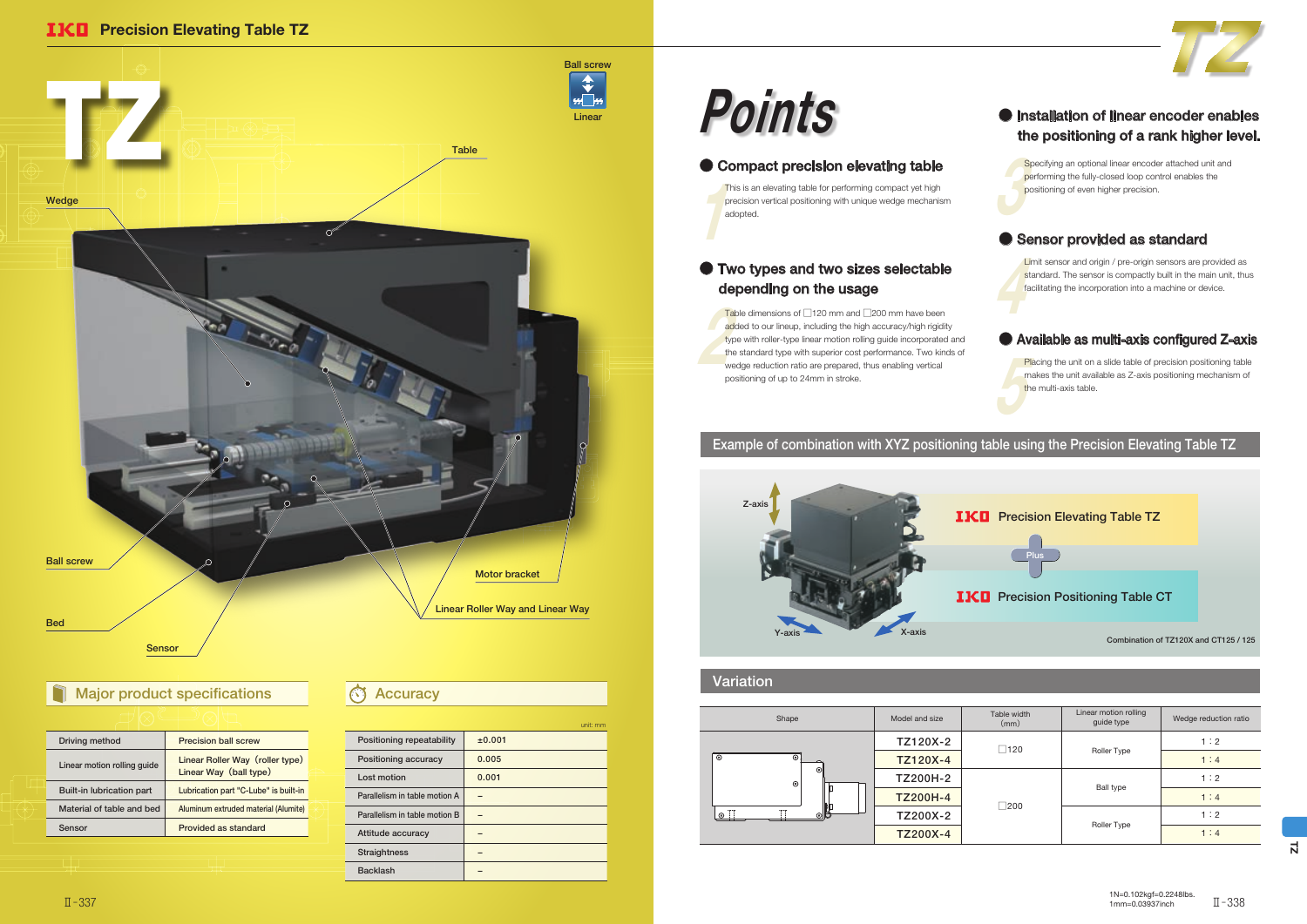#### Table 1 Application of motor attachment

| Motor model             |                                              |                 |                  |                   | Flange       | Motor attachment         |                                |
|-------------------------|----------------------------------------------|-----------------|------------------|-------------------|--------------|--------------------------|--------------------------------|
| <b>Type</b>             | Manufacturer                                 | <b>Series</b>   | <b>Model</b>     | Rated output<br>W | size<br>mm   | <b>TZ120X</b>            | <b>TZ200H</b><br><b>TZ200X</b> |
|                         |                                              |                 | <b>SGMJV-A5A</b> | 50                |              | AT901                    |                                |
|                         | <b>YASKAWA</b>                               |                 | SGMAV-A5A        |                   |              | AT901                    |                                |
|                         | <b>ELECTRIC</b>                              | $\Sigma - V$    | SGMJV-01A        | 100               | $\square$ 40 | AT901                    | AT902                          |
|                         | <b>CORPORATION</b>                           |                 | SGMAV-01A        |                   |              | AT901                    | AT902                          |
|                         |                                              |                 | SGMAV-C2A        | 150               |              |                          | AT902                          |
|                         | <b>Mitsubishi</b><br>Electric<br>Corporation |                 | <b>HG-MR053</b>  | 50                | $\square$ 40 | AT901                    | —                              |
|                         |                                              | J <sub>4</sub>  | <b>HG-KR053</b>  |                   |              | AT901                    | $\overline{\phantom{0}}$       |
| AC servo                |                                              |                 | HG-MR13          | 100               |              | AT901                    | AT902                          |
| motor                   |                                              |                 | HG-KR13          |                   |              | AT901                    | AT902                          |
|                         | Panasonic                                    | <b>MINAS A5</b> | <b>MSMD5A</b>    | 50                | $\square$ 38 | AT903                    |                                |
|                         |                                              |                 | <b>MSME5A</b>    |                   |              | AT903                    |                                |
|                         | Corporation                                  |                 | MSMD01           | 100               |              | AT903                    | AT904                          |
|                         |                                              |                 | MSME01           |                   |              | AT903                    | AT904                          |
|                         |                                              |                 | <b>ARM46</b>     |                   | $\square$ 42 | AT905                    |                                |
|                         | <b>ORIENTAL</b>                              | $\alpha$ step   | <b>ARM66</b>     |                   | $\Box$ 60    | —                        | AT906                          |
| <b>Stepper</b><br>motor | <b>MOTOR</b>                                 |                 | ARM69            |                   | $\square$ 60 | $\overline{\phantom{0}}$ | AT906                          |
|                         | Co., Ltd.                                    | <b>CRK</b>      | <b>CRK54</b>     |                   | $\square$ 42 | AT907                    | —                              |
|                         |                                              |                 | <b>CRK56 (1)</b> |                   | $\square$ 60 |                          | AT908                          |

Note (1) Applicable to the outer diameter  $\phi$ 8 of motor output shaft. Remark: For detailed motor specifications, please see respective motor manufacturer's catalog.

| Example of an Identification Number              |                       |     |   | 3                   |                                | 6  |
|--------------------------------------------------|-----------------------|-----|---|---------------------|--------------------------------|----|
|                                                  | <b>TZ</b>             | 120 | X | $\overline{2}$<br>÷ | <b>AT901</b><br>$\overline{I}$ | Υ1 |
|                                                  |                       |     |   |                     |                                |    |
| Model                                            | Page II-339           |     |   |                     |                                |    |
| Size                                             | Page II-339           |     |   |                     |                                |    |
| <b>Wedge</b>                                     | Page II-339           |     |   |                     |                                |    |
| <b>Designation of motor attachment</b>           | i kale<br>Page II-339 |     |   |                     |                                |    |
| <b>Designation of linear encoder</b><br>5        | Page II-339           |     |   |                     |                                |    |
| <b>Mounting direction of linear encoder</b><br>6 | Page II-339           |     |   |                     |                                |    |

# Identification Number and Specification **Number 2 Coupling models**

| Model                                       | $TZ \cdot \cdot H$ : Precision Elevating Table (applicable to size 200)<br>TZX: Precision Elevating Table, high precision and high rigidity type (applicable to size 120,<br>200)                                                                                                                                                                                                    |  |  |  |  |
|---------------------------------------------|--------------------------------------------------------------------------------------------------------------------------------------------------------------------------------------------------------------------------------------------------------------------------------------------------------------------------------------------------------------------------------------|--|--|--|--|
| Size                                        | 120: Table size □120mm<br>200: Table size □ 200mm                                                                                                                                                                                                                                                                                                                                    |  |  |  |  |
| Wedge                                       | 2: Wedge reduction ratio 1:2<br>4: Wedge reduction ratio 1:4                                                                                                                                                                                                                                                                                                                         |  |  |  |  |
|                                             | This ratio indicates the reduction ratio of vertical travel distance to the ball screw feed rate.                                                                                                                                                                                                                                                                                    |  |  |  |  |
| <b>Designation of motor attachment</b>      | As for a motor attachment, select it from the list of Table 1.                                                                                                                                                                                                                                                                                                                       |  |  |  |  |
|                                             | · Motor should be prepared by customer.<br>· Please specify motor attachment applicable to motor for use.<br>. A coupling shown in Table 2 is mounted on the main body before shipment. However, the<br>final position adjustment should be made by customer since it is only temporarily fixed.<br>· When specifying an AC servomotor attachment, an origin sensor is not provided. |  |  |  |  |
| <b>Designation of linear encoder</b>        | No symbol: Without linear encoder                                                                                                                                                                                                                                                                                                                                                    |  |  |  |  |
|                                             | When specifying the linear encoder, see Table 3.                                                                                                                                                                                                                                                                                                                                     |  |  |  |  |
|                                             | . "With linear encoder" is only applicable to AC Servomotor specification. For applicable<br>models and motor attachments, see Table 1.                                                                                                                                                                                                                                              |  |  |  |  |
| <b>Mounting direction of linear encoder</b> | No symbol: On the right as viewed from the side opposite the motor                                                                                                                                                                                                                                                                                                                   |  |  |  |  |
|                                             | : On the left as viewed from the side opposite the motor                                                                                                                                                                                                                                                                                                                             |  |  |  |  |
|                                             | · The mounting direction of the linear encoder and pull-out direction of the sensor cord are the<br>same.                                                                                                                                                                                                                                                                            |  |  |  |  |

| <b>Motor</b><br>attachment | Coupling models     | Manufacturer                 | Coupling inertia $J_c$<br>$\times$ 10 <sup>-5</sup> kg · m <sup>2</sup> |
|----------------------------|---------------------|------------------------------|-------------------------------------------------------------------------|
| AT901                      | $UA-20C-5\times 8$  | Sakai Manufacturing Co., Ltd | 0.086                                                                   |
| AT902                      | $UA-25C-8\times 8$  | Sakai Manufacturing Co., Ltd | 0.29                                                                    |
| AT903                      | $UA-20C-5\times 8$  | Sakai Manufacturing Co., Ltd | 0.086                                                                   |
| AT904                      | $UA-25C-8\times 8$  | Sakai Manufacturing Co., Ltd | 0.29                                                                    |
| AT905                      | $UA-20C-5\times 6$  | Sakai Manufacturing Co., Ltd | 0.086                                                                   |
| AT906                      | $UA-25C-8\times 10$ | Sakai Manufacturing Co., Ltd | 0.29                                                                    |
| AT907                      | $UA-20C-5\times 5$  | Sakai Manufacturing Co., Ltd | 0.086                                                                   |
| AT908                      | $UA-25C-8\times 8$  | Sakai Manufacturing Co., Ltd | 0.29                                                                    |

Remark: For detailed coupling specifications, please see respective manufacturer's catalog.

#### Table 3 Linear encoder models

| Target models<br>Item                  | <b>TZ120X</b>                                           |                                    |                          | <b>TZ200H、TZ200X</b>                                    |                                    |                          |
|----------------------------------------|---------------------------------------------------------|------------------------------------|--------------------------|---------------------------------------------------------|------------------------------------|--------------------------|
| Designation code of<br>linear encoder  | Y <sub>1</sub>                                          | J1                                 | P <sub>1</sub>           | Y <sub>2</sub>                                          | J <sub>2</sub>                     | P <sub>2</sub>           |
| Manufacturers of<br>compatible drivers | <b>YASKAWA</b><br><b>ELECTRIC</b><br><b>CORPORATION</b> | Mitsubishi Electric<br>Corporation | Panasonic<br>Corporation | <b>YASKAWA</b><br><b>ELECTRIC</b><br><b>CORPORATION</b> | Mitsubishi Electric<br>Corporation | Panasonic<br>Corporation |
| Manufacturer                           |                                                         | Renishaw plc                       |                          |                                                         | Renishaw plc                       |                          |
| Linear encoder head                    |                                                         | T1031-30A                          |                          | RGH20B30L00A                                            | RGH20Y30D33A                       |                          |
| Linear encoder                         | A-9705-0004                                             |                                    |                          |                                                         | A-9660-0080                        |                          |
| Interface                              | <b>Ti0000A00V</b><br><b>Ti0200A04A</b>                  |                                    |                          |                                                         |                                    |                          |
| Reference mark                         |                                                         |                                    |                          |                                                         | A-9561-0065                        |                          |

# Identification Number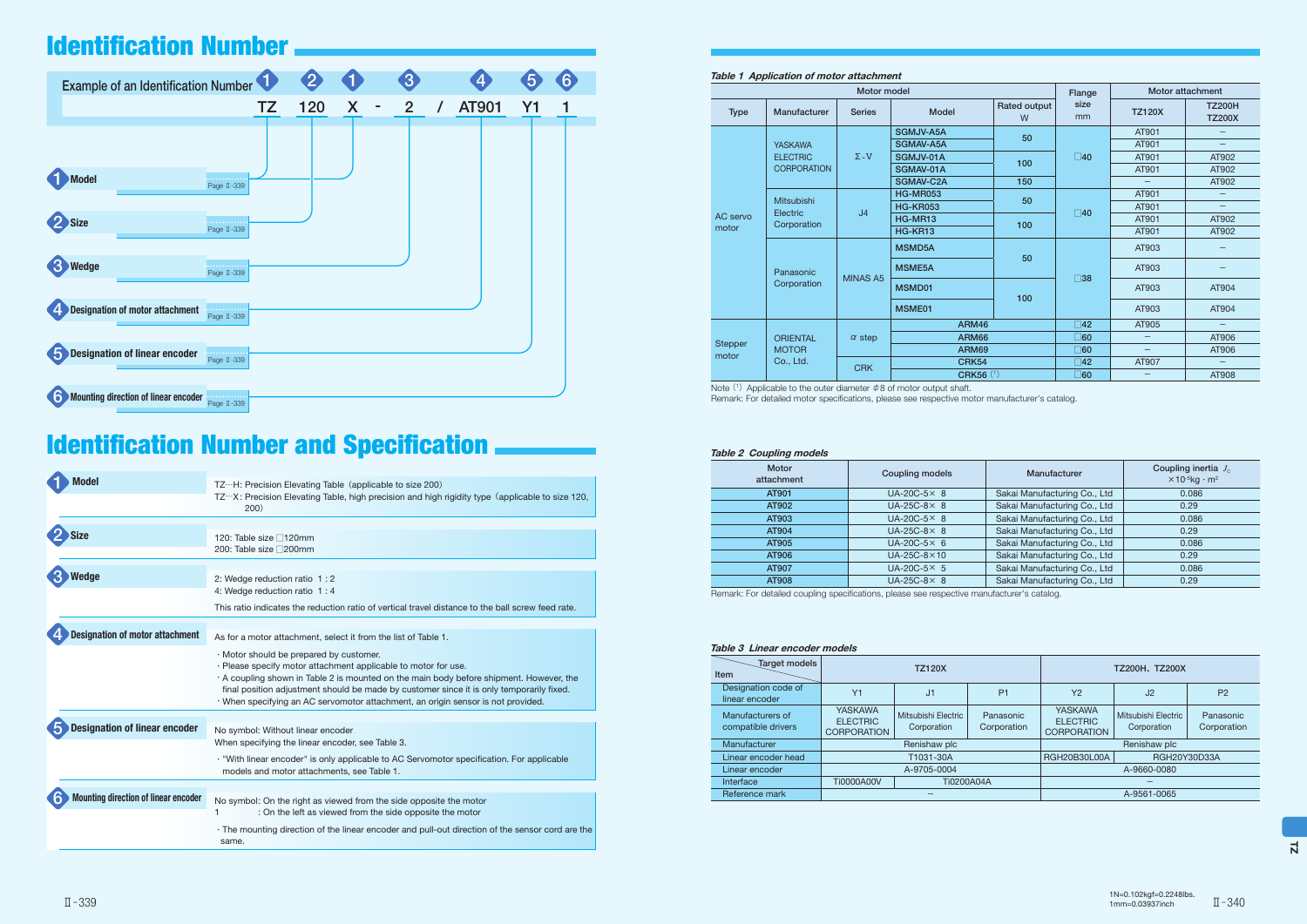$\overline{z}$ 

#### Table 4 Specifications

| Model and size  | Wedge reduction ratio | <b>Ball screw lead</b><br>mm | Resolution (1)<br>$\mu$ m/pulse | Stroke length<br>mm |
|-----------------|-----------------------|------------------------------|---------------------------------|---------------------|
| TZ120X-2        | 1:2                   | $\overline{4}$               | 2.0<br>(0.1)                    | 10                  |
| TZ120X-4        | 1:4                   |                              | 1.0<br>(0.1)                    | 5                   |
| <b>TZ200H-2</b> | 1:2                   |                              | 2.5<br>(0.1)                    | 24                  |
| <b>TZ200H-4</b> | 1:4                   | 5                            | 1.25<br>(0.1)                   | 12                  |
| TZ200X-2        | 1:2                   |                              | 2.5<br>(0.1)                    | 24                  |
| TZ200X-4        | 1:4                   |                              | 1.25<br>(0.1)                   | 12                  |

Note (1) The resolution indicates a value when fraction sizes of the motor are 1,000 pulses/rev.

Remark: The values in ( ) indicate values with linear encoder and Panasonic Corporation MINAS A5 system selected. If the ΣV system of YASKAWA ELECTRIC CORPORATION is selected, it should be  $0.078125 \mu$ m/pulse.

| <b>Table 5 Accuracy</b><br>unit: mm |                          |                              |                         |             |                                   |                                  |  |
|-------------------------------------|--------------------------|------------------------------|-------------------------|-------------|-----------------------------------|----------------------------------|--|
| Model and size                      | Wedge<br>reduction ratio | Positioning<br>repeatability | Positioning<br>accuracy | Lost motion | Parallelism in<br>table elevating | Squareness in<br>table elevating |  |
| TZ120X-2                            | $1:2^{1}$                | ±0.001                       |                         | 0.001       | 0.010                             | 0.010                            |  |
| TZ120X-4                            | 1:4                      |                              | (0.005)                 |             |                                   |                                  |  |
| TZ200H-2                            | 1:2                      | $\pm 0.001$                  |                         |             |                                   |                                  |  |
| <b>TZ200H-4</b>                     | 1:4                      |                              | (0.005)                 |             |                                   |                                  |  |
| TZ200X-2                            | 1:2                      | ±0.001                       |                         |             |                                   | 0.010                            |  |
| TZ200X-4                            | 1 : 4                    |                              | (0.005)                 | 0.001       | 0.010                             |                                  |  |

Remark: The values in ( ) indicate values with a linear encoder.

#### Table 6 Maximum speed

| Model and size |                 | Wedge<br>reduction ratio | <b>Ball screw</b><br>lead | <b>Maximum</b> speed<br>mm/s |               |  |
|----------------|-----------------|--------------------------|---------------------------|------------------------------|---------------|--|
|                |                 |                          | mm                        | AC servomotor                | Stepper motor |  |
|                | TZ120X-2        | 1:2                      |                           | 100                          | 60            |  |
|                | TZ120X-4        | 1:4                      | 4                         | 50                           | 30            |  |
|                | <b>TZ200H-2</b> | 1:2                      |                           | 125                          | 75            |  |
|                | <b>TZ200H-4</b> | 1:4                      |                           | 62.5                         | 37.5          |  |
|                | TZ200X-2        | 1:2                      | 5                         | 125                          | 75            |  |
|                | TZ200X-4        | 1:4                      |                           | 62.5                         | 37.5          |  |

Remark: To measure the practical maximum speed, it is required to consider operation patterns based on the motor to be used and load conditions.

#### Table 9 Table inertia and starting torque

| $100000$ and $100100$ and $0.10000$ and $0.0000$ |                          |                                                                         |                                     |  |  |  |
|--------------------------------------------------|--------------------------|-------------------------------------------------------------------------|-------------------------------------|--|--|--|
| Model and size                                   | Wedge<br>reduction ratio | Table inertia $J_{\tau}$<br>$\times$ 10- <sup>5</sup> kg·m <sup>2</sup> | Starting torque $Te$<br>$N \cdot m$ |  |  |  |
| $TZ120 -2$                                       | $1:2^{-}$                | 0.076                                                                   | 0.03                                |  |  |  |
| TZ120 -4                                         | 1:4                      | 0.061                                                                   | 0.02                                |  |  |  |
| TZ120X-2                                         | 1:2                      | 0.076                                                                   | 0.03                                |  |  |  |
| TZ120X-4                                         | 1:4                      | 0.064                                                                   | 0.02                                |  |  |  |
| <b>TZ200H-2</b>                                  | 1:2                      | 0.581                                                                   | 0.07                                |  |  |  |
| <b>TZ200H-4</b>                                  | 1:4                      | 0.473                                                                   | 0.06                                |  |  |  |
| TZ200X-2                                         | 1:2                      | 0.581                                                                   | 0.07                                |  |  |  |
| TZ200X-4                                         | 1:4                      | 0.473                                                                   | 0.06                                |  |  |  |

# **Mounting**

Table 10 Sensor timing chart

| Identification number       | $\boldsymbol{A}$ | R   |      | $\overline{D}$ |
|-----------------------------|------------------|-----|------|----------------|
| TZ120X-2                    |                  |     |      |                |
| TZ120X-4                    | 0.5              | 0.5 | 0.5  | 0.5            |
| <b>TZ200H-2</b><br>TZ200X-2 | 1.5              |     | 2.5  |                |
| <b>TZ200H-4</b><br>TZ200X-4 | 0.75             | 0.5 | 1.25 | 0.5            |







|  | Table 8 Specifications of ball screw | unit: mm |
|--|--------------------------------------|----------|
|  |                                      |          |

| Model and size | Shaft dia. | Overall length |
|----------------|------------|----------------|
| <b>TZ120X</b>  |            | 168            |
| <b>TZ200H</b>  | 12         | 215            |
| <b>TZ200X</b>  | 19         | 215            |

| unit: kg<br><b>Table 7 Maximum carrying mass</b> |                 |            |                       |  |  |  |
|--------------------------------------------------|-----------------|------------|-----------------------|--|--|--|
| Model and size                                   | Wedge           |            | Maximum carrying mass |  |  |  |
|                                                  | reduction ratio | Horizontal | <b>Vertical</b>       |  |  |  |
| <b>TZ120X</b>                                    | 1:2             | 82         | 10                    |  |  |  |
|                                                  | 1:4             | 146        | 10                    |  |  |  |
| <b>TZ200H</b>                                    | 1:2             | 109        |                       |  |  |  |
|                                                  | 1:4             | 109        | 10                    |  |  |  |
| <b>TZ200X</b>                                    | 1:2             | 125        |                       |  |  |  |
|                                                  | 1:4             | 160        |                       |  |  |  |

# Specifications

# Sensor Specification

For the fixing screw tightening torque of the Precision Positioning Table, see page Ⅲ-29.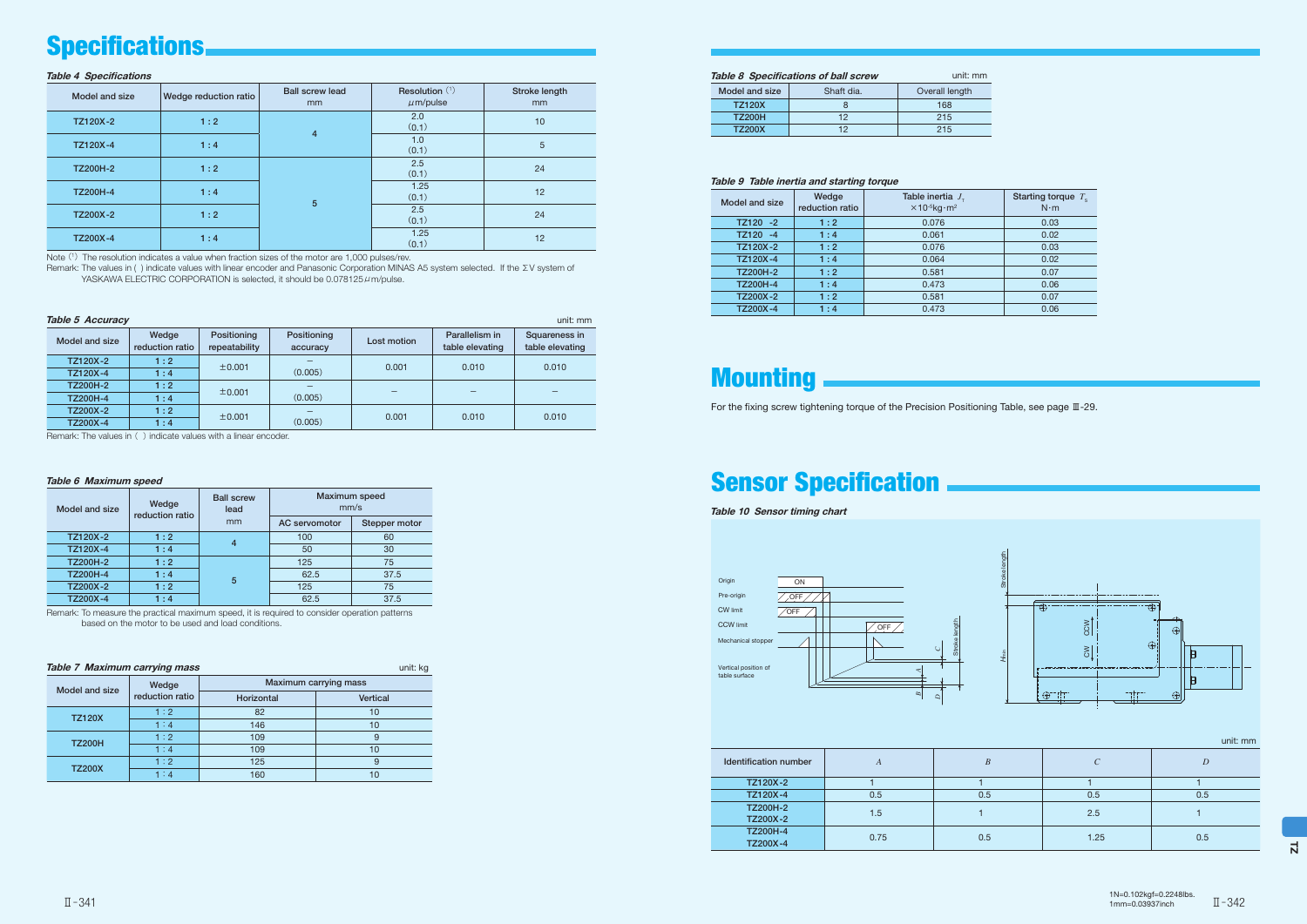# TZ120X







φ30+0.04 +0.02

TZ200H, TZ200X

╢╫═╘

 $15$  33

φ27 φ8

4-M4 Through PCD46, Evenly distributed at 90°

l ®

4

╪╪╫╌┥

├



8 **□60** 

# Dimensions of Motor Attachment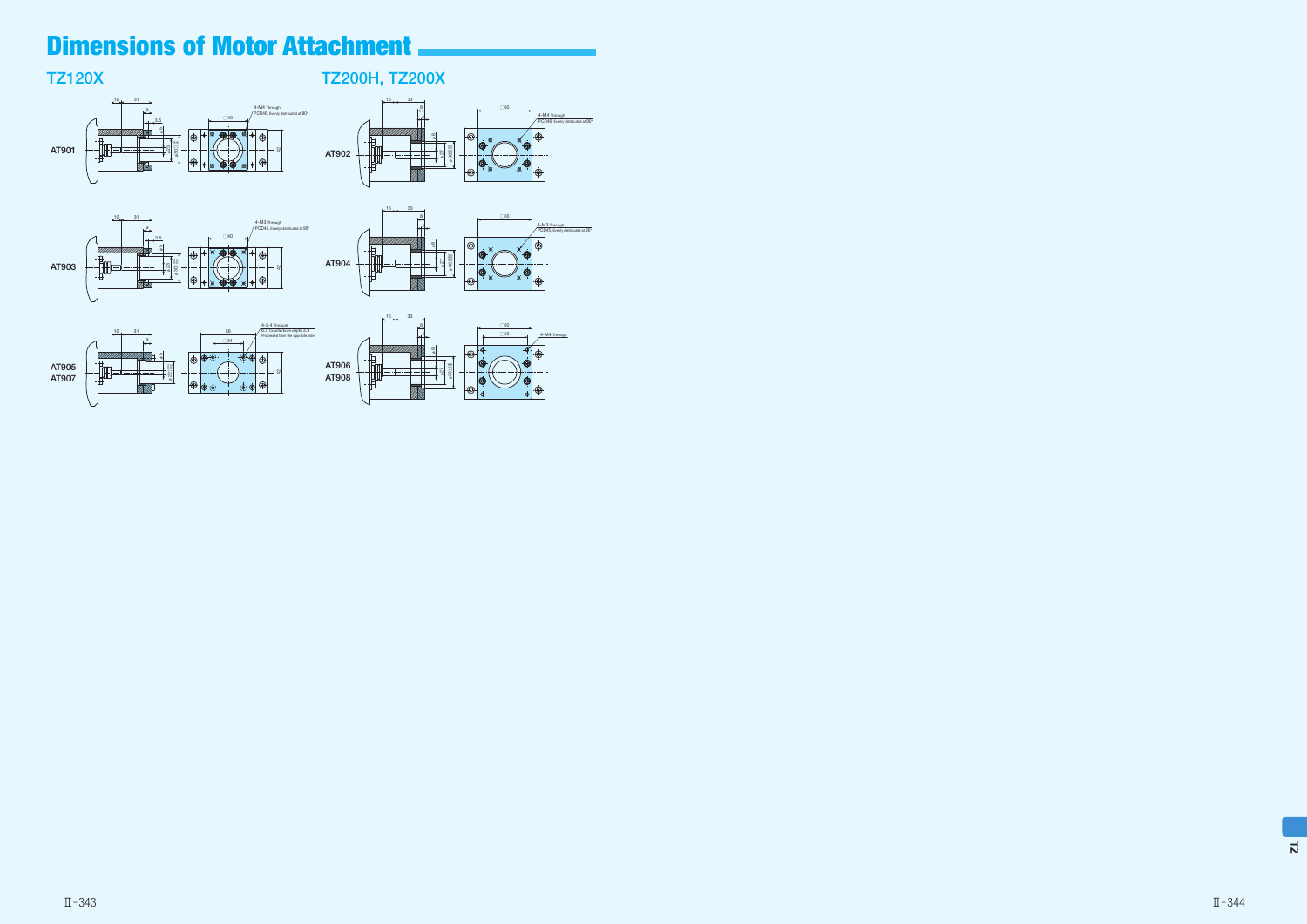# **IKO** Precision Elevating Table TZ.

### TZ120X without linear encoder

unit: mm

| <b>Identification</b><br>number | Wedge reduction<br>ratio | Mass (Ref.)<br>kg | $H_{min}$<br>(CW limit position) | Mounting holes of bed<br>$H_{\text{max}}$<br>(CCW limit position) | Stroke length |
|---------------------------------|--------------------------|-------------------|----------------------------------|-------------------------------------------------------------------|---------------|
| TZ120X-2                        | 1:2                      | 3.8               | 93                               | 103                                                               | 10            |
| TZ120X-4                        | 1:4                      | 3.4               | 84.5                             | 89.5                                                              | $\mathbf{b}$  |



# TZ120X with linear encoder

#### unit: mm

|          | <b>Identification</b><br>Wedge reduction | Mass (Ref.) | Mounting holes of bed            | Stroke length                            |    |
|----------|------------------------------------------|-------------|----------------------------------|------------------------------------------|----|
| number   | ratio                                    | kg          | $H_{min}$<br>(CW limit position) | $H_{\text{max}}$<br>(CCW limit position) |    |
| TZ120X-2 | 1:2                                      | 4.5         | 93                               | 103                                      | 10 |
| TZ120X-4 | 1:4                                      | 4.1         | 84.5                             | 89.5                                     | э  |

7